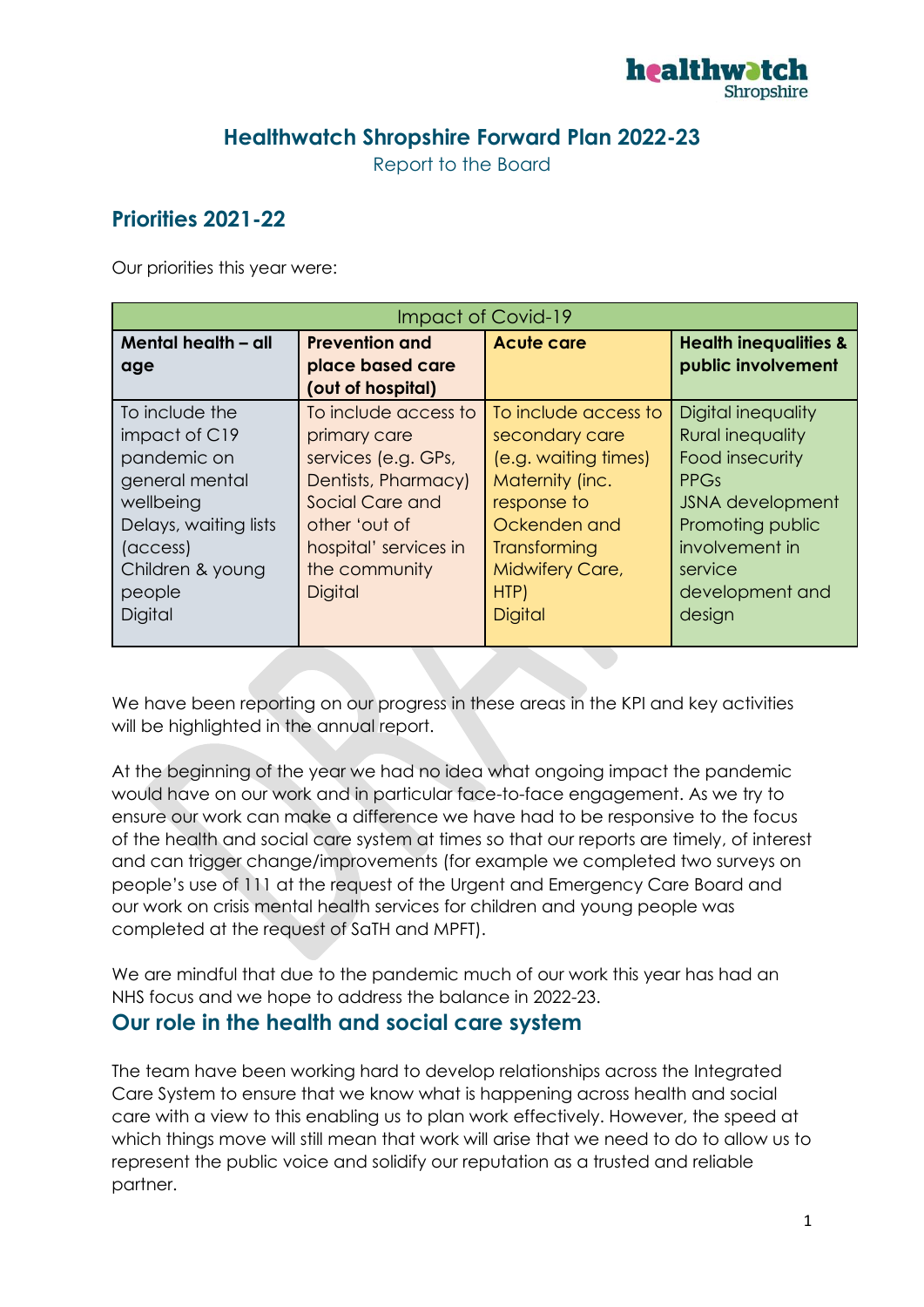

### **Shropshire, Telford and Wrekin Integrated Care System**

The Integrated Care Board (ICB) will replace the Clinical Commissioning Group from 1st July 2022. The ICB will then continue to work as the lead organisation across the Integrated Care System (ICS), that includes social care, and have statutory duties to engage and involve the public in the work they do, including evaluating services and service improvement/design. By aligning our priorities with those of the ICS we hope to maintain our position within the system.

Healthwatch Shropshire will be a member of the Shropshire Integrated Place Partnership Board (ShIPP) which is co-chaired by the Director of People from Shropshire Council and the Chief Executive of Shropshire Community Health Trust. This Board reports to the ICB and is expected to be where the majority of system working is discussed. We will share our findings and reports with ShIPP and we might be asked to do focused pieces of work by this Board.

#### **Shropshire Health and Wellbeing Board**

As a statutory member of the Shropshire Health and Wellbeing Board (HWBB) we have also previously aligned our priorities with theirs.

The strategic priorities for the HWBB 2022-27 are:

- **C** Joined up working
- **C** Working with and building strong and vibrant communities
- **Improving population health**
- **Reducing inequalities**

They have recently published their annual report which gives their priorities for 2022- 2027 and have illustrated how their priorities cross over with those of the ICB/ICS.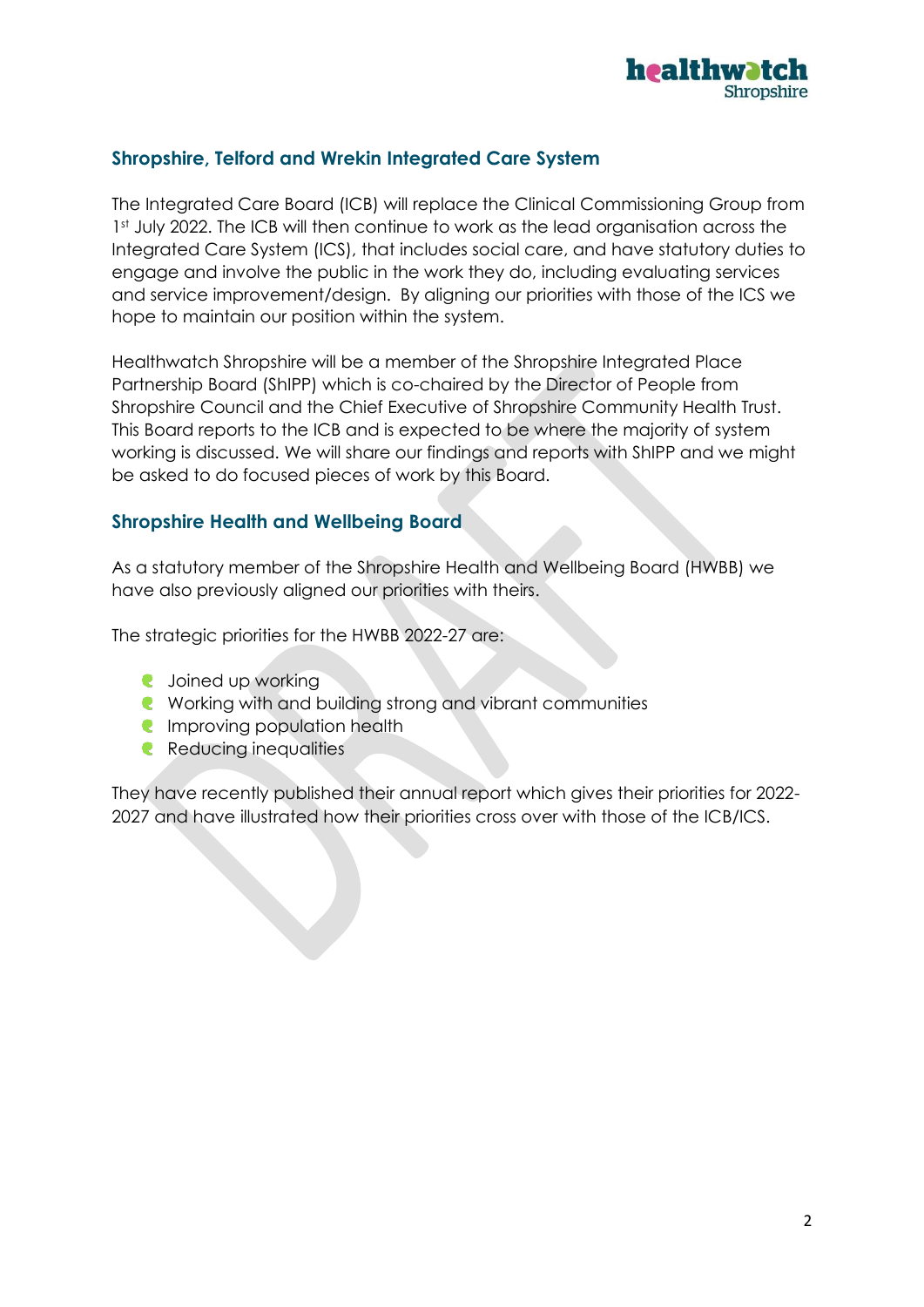



The data being used to inform the Joint Strategic Needs Assessment (JSNA) has highlighted specific areas of health and wellbeing need in Shropshire and so these are the main priority areas for the Health and Wellbeing Board:

- **C** Workforce
- Mental health\*
- **C** Children and young people<sup>\*</sup>
- **C** Healthy weight and physical activity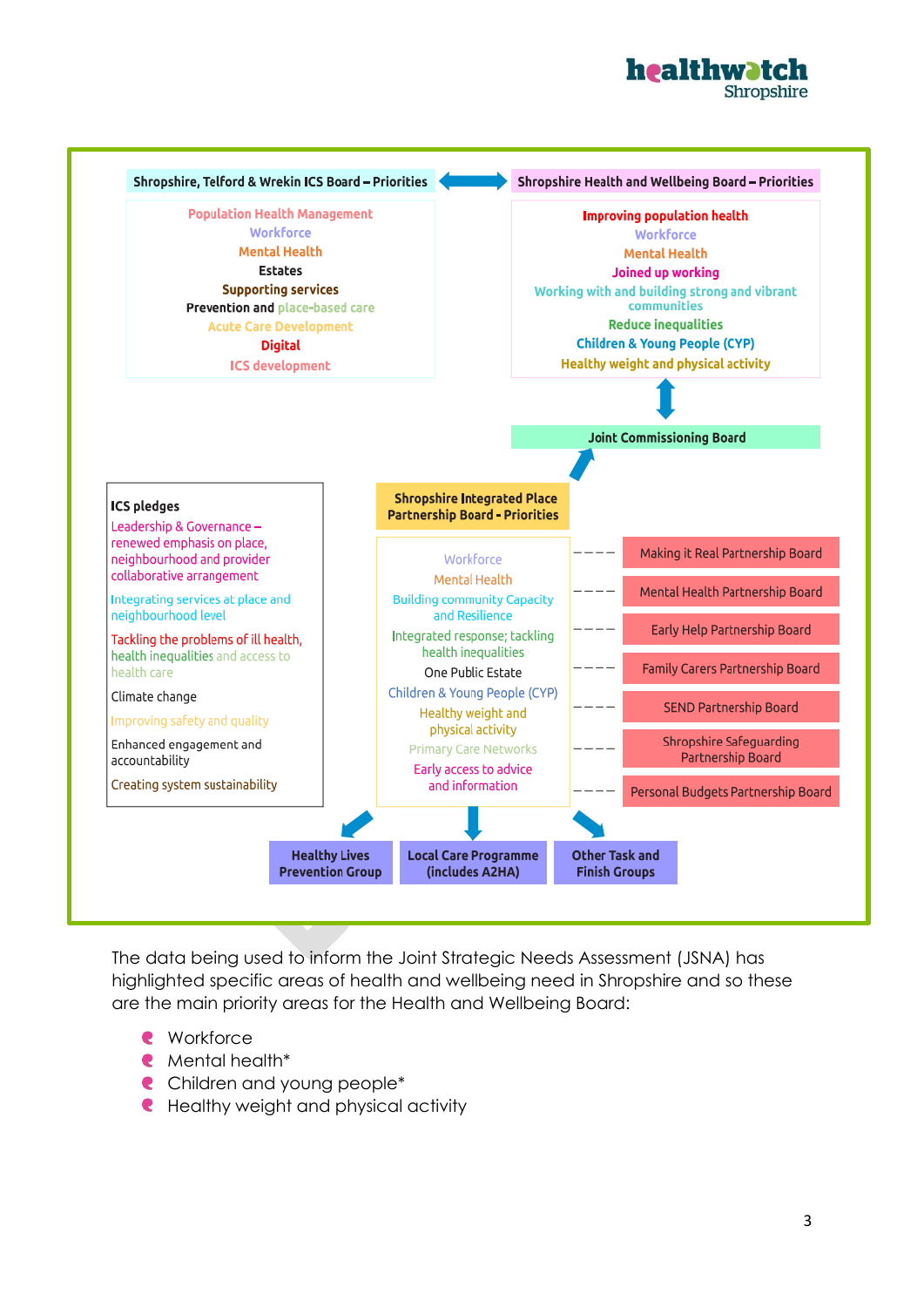

Other identified areas of priority are:

- C Social prescribing\* Refraction C Food insecurity\*
- **C** Drugs and alcohol **C** Housing
- 
- 
- **C** Smoking in pregnancy **C** Air quality
- 
- 
- C Domestic abuse\* Suicide prevention\*
- **C** County lines\* **C** Killed and seriously injured on roads
	-

\**indicates work streams that we are already involved with and attending meetings*

## **Proposed priorities for Healthwatch Shropshire 2022-23**

To enable us to continue the work we have been doing 2021-22 we propose to continue with the following priorities:

- **Mental health (all age)** continue our involvement in the Community Mental Health Transformation, work around the new Dementia Strategy and doing wider engagement with children and young people about their mental health and wellbeing. Re-visit previous engagement around Farmer's Mental Health and the support available (including suicide prevention).
- **Prevention and place-based care** re-start Enter & View and work with the local authority and ICB to get more involved in monitoring visits, support campaigns to raise awareness of services and promote self-care (e.g. sharing system messages regarding alternatives to A&E), working with further education colleges to understand what services young people need to support their health and wellbeing, continue our involvement in the development of the Shrewsbury Health and Wellbeing Hub, the JSNA and Pharmacy Needs Assessment (PNA)
- **Acute care**  continue to highlight issues regarding people's experiences  $\bullet$ around accessing acute care (e.g. ambulance services) and monitoring maternity services (develop our relationship with the Maternity Voices Partnership), work with Healthwatch Telford & Wrekin to be involved in Enter & View visits to the Women and Children's Centre at Princess Royal, continue to attend the Ockenden Review Oversight Committee (ORAC) at SaTH and await the public consultation around the Maternity Transformation.
- **Public involvement across the ICS** involve our volunteers in working groups across the ICS to offer the lay perspective/personal experiences, explore ways of building links with Patient Participation Groups in Primary Care Networks. Continue to promote ICS surveys and focus groups. Gather experiences of making a formal complaint to NHS and social care services to inform system working in this area around improving the experience of complaining and the need to embed improvements made as a result of complaints, offer our input into the implementation of the Patient Safety Incident Response Framework (PSIRF) by NHS providers as a Patient Safety Partner.